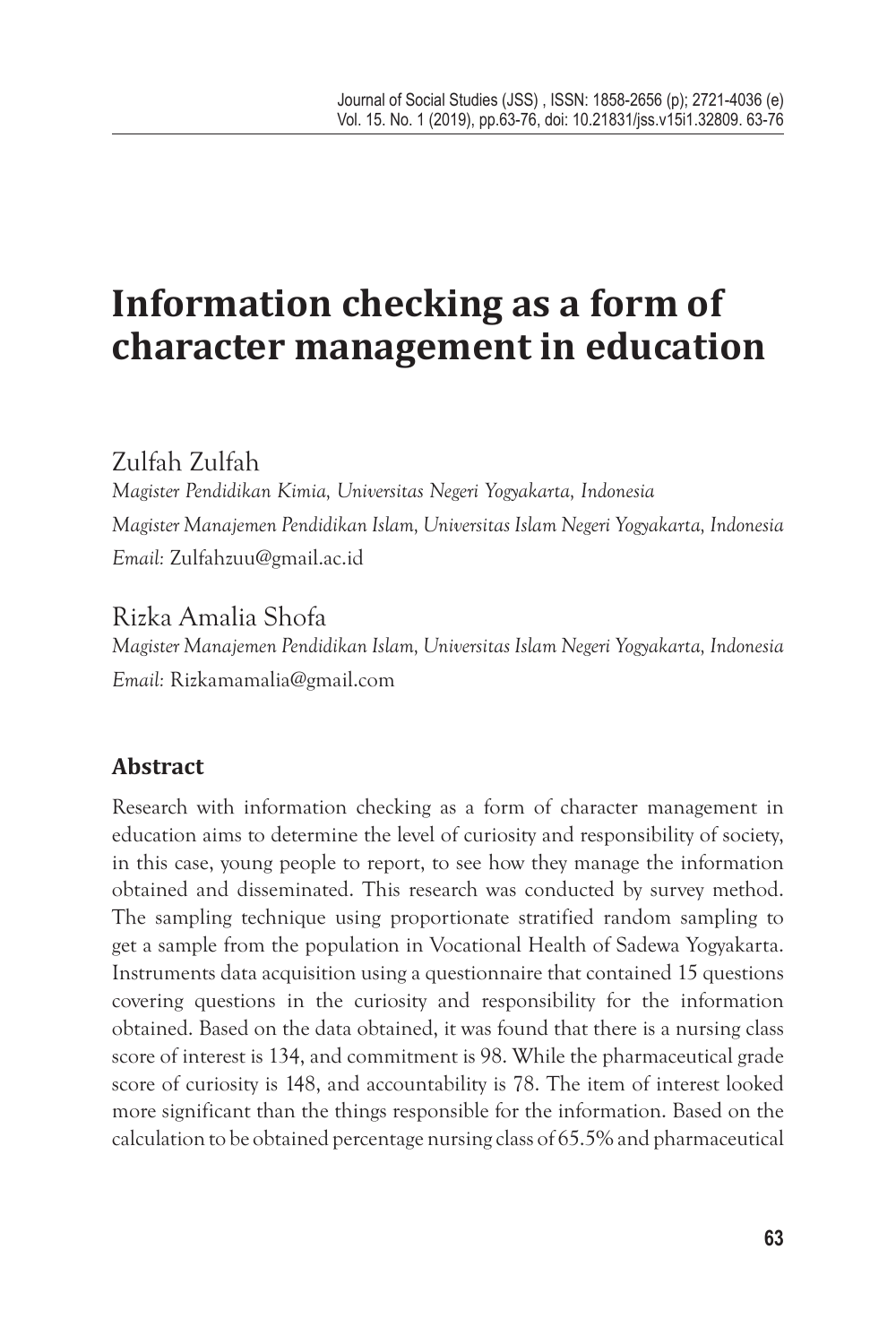grade amounted to 67.25%. It is certainly still far from the ideals percentage of 100%. So it needs more attention to the cultivation of character the young generation in the era of freedom of information.

**Keywords:** *Checking Information, Curiosity, Responsibility*

### **Introduction**

In this era, one thing that can not be avoided is the widespread dissemination of information that is increasingly difficult to control. Two decades ago, perhaps we still rely on newspapers, television, radio, and other information media. But this day, social media has become a medium of information that is easier to penetrate the community. The intensity of public high enough in using social media to be one of the strong reasons why this phenomenon occurs. According to the latest data from We Are Social, growth of Internet users is also an effect on the growth of social media and mobile users. According to the same report, an active social media users has now reached 2.2 billion, while mobile users reached 3.7 billion (Noviandari, 2015).

The activity level users of social media has become a tool for the management of information media to use social media as one way of marketing news is one of the products. The amount of information published or can be shared to social media certainly provoke the increasing curiosity of the users of social media to information as well as the growing number of information dissemination through social media. The data collected by the Commission I member House of Representatives of the Republic of Indonesia in communications and information technology showed that the distribution of false news shown by a study in early 2016 about the distribution of information about Zika virus.

The study of 200 most popular news shared on Facebook shows that 12 percent of the amount it contains misleading information. Although there were only 12 percent, the most popular news, claiming that "Zika is a hoax", distributed 500 thousand times. On the other hand, a credible videos from the World Health Organization (WHO) only distributed 43 thousand times (Putri, 2017). These data showed a boost community in sharing information on social media is greater than the share it directly from the official website axiomatic.

That phenomenon shows that people are getting accustomed to easily share the information widely without validating the truth. Based on the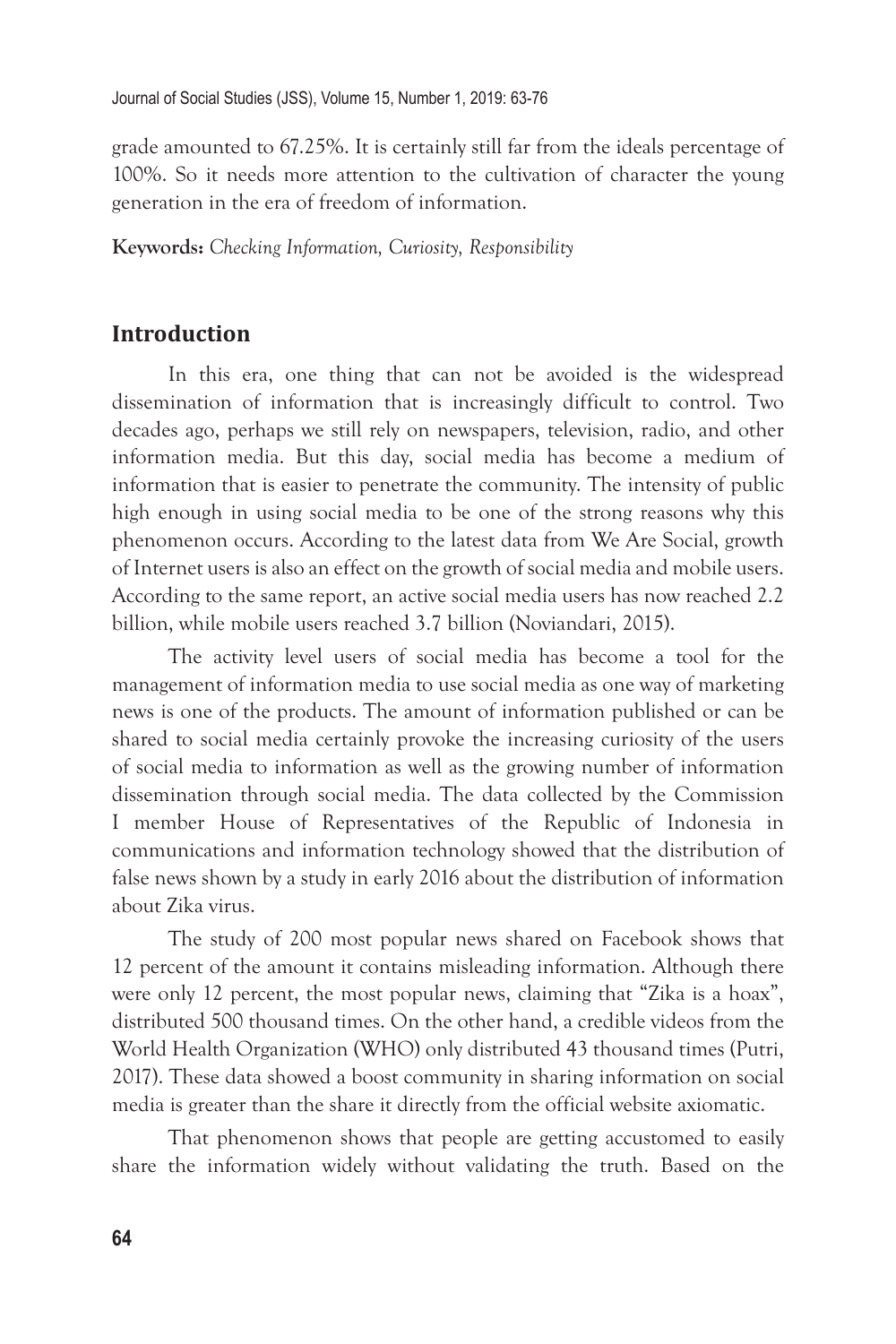exposure, the authors conducted a study to determine the level of curiosity and responsibility of society in case young generation to information, so that they can see how people manage information gathered and disseminated.

## **Literature Review**

#### **a. Education of Character Building**

According to the Complete Dictionary of Indonesian, character traits are psychological, behavioral, or character that distinguish one person from another, character, character. Character means to have character, have personality (Kamisa, 1997). Furthermore, the dictionary of psychology stated that the character is a personality in terms of ethical or moral, for example, a person's honesty; usually have connections with relatively fixed properties (Gulo, 1982). Viewed from the standpoint of education, character is an important thing that is considered to have a major role to students, so that the term education of character building.

Education of character building is a conscious and deliberate effort in instilling the values so internalized in self-learners and are reflected in the attitudes and behavior. Education of character building is not just to teach what is right and what is wrong, more than that education of character building inculcate the habit (habituation) about good things so that learners come to understand (the affective domain) good value and usually do (domain behavior). Impact students understanding of the education of character building can be seen from how students are beginning to have better habits and performed continuously (Kemendiknas, 2010).

Education of character building is an effort that was designed and implemented systematically to help students understand the values of human behavior associated with the Almighty God, ourselves, our fellow human beings, the environment, and nationality embodied in thoughts, attitudes, feelings, words, and actions based on religious norms, laws, manners, culture, and customs. According to Ari Gina in Darmiyati Zuhdi, et al. there are seven basic human characters exemplary of the names of God, namely: 1. honest, 2. responsibility, 3. discipline, 4. the visionary, 5. fair. 6. concerned, and 7. Cooperation (Zuhdi, 2008).

While the Josephson Institute of Ethics (2005) via Endang Poerwati categorize six pillars of character, namely 1. trustworthiness, 2. respect, 3. responsibility, 4. fairness, 5. caring, and 6. citizenship. Still according to Endang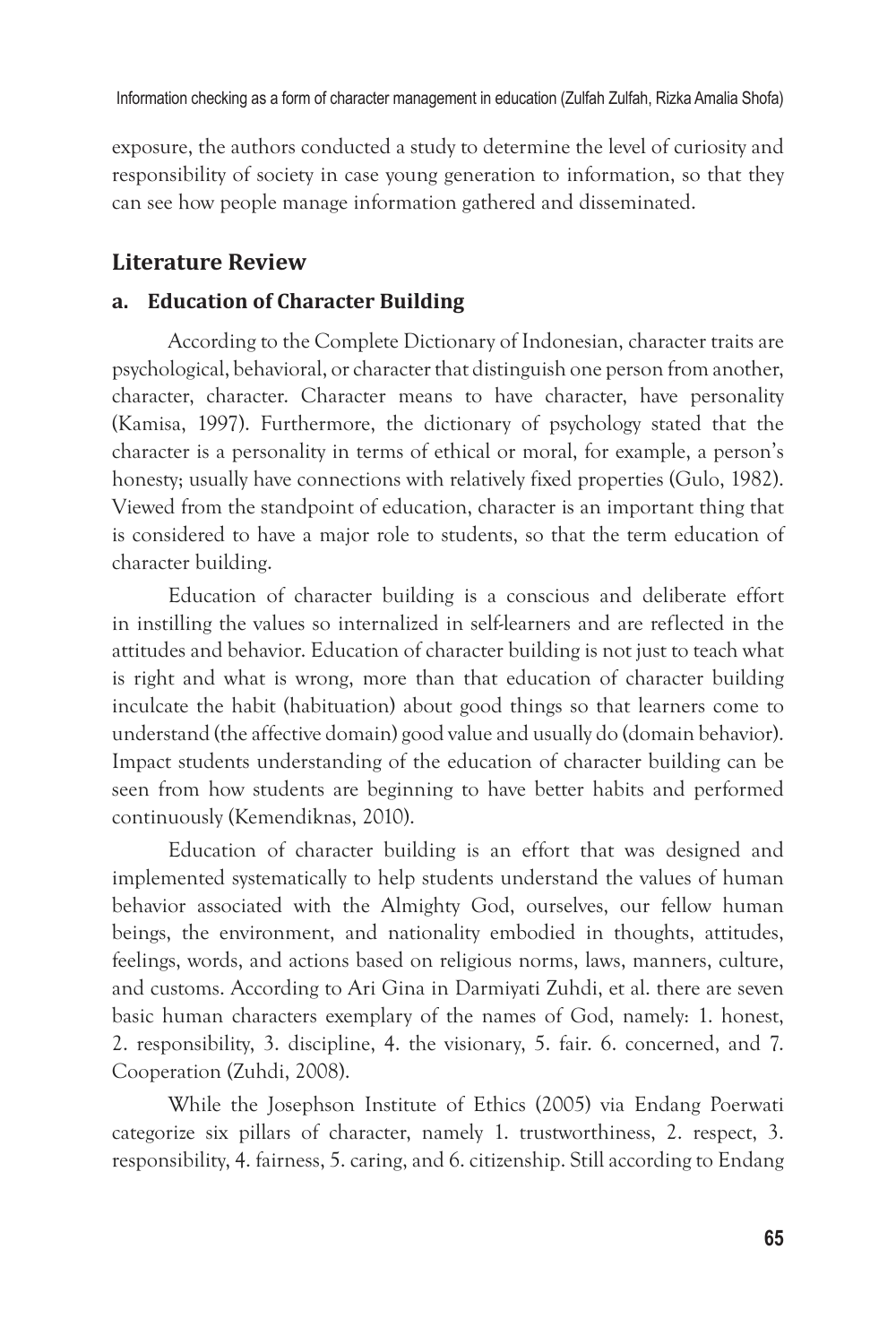Poerwati who cite Lewis Barbara A. (2004) suggested the 10 pillars of character, namely: 1. matter, 2. be aware of community, 3. to cooperate, 4. fair, 5. be willing to forgive, 6. honest, 7. maintain the relationship, 8. respect for others, 9. responsibility, and 10. Safety (Poerwanti, 2011). Aspects of the character or target values that can be integrated in the educational process, among other things: 1. acts of worship, 2. honesty, 3. responsibility, 4. concern, 5. cooperation, 6. respect for the person / party, and 7. other values in accordance with religious values, humanist, and nationalism (Darmiyati, 2012).

Education of character building can be done through the stages of knowledge, execution, and habits. Lickona describes the three components in forming good character, namely (Chairiyah, 2011):



**Pict 1. Components of Good Character (Lickona, 1991)**

The values of education of character building that is sourced from religion, Pancasila, culture, and national education goals, namely: 1. religious, 2. to be honest, 3. tolerance, 4. discipline, 5. work hard, 6. Creative, 7. independent, 8. democratic 9. curiosity, 10. the spirit of nationality, 11. Love of country, 12. rewarding achievement, 13. friendly / communicative, 14. love peace, 15. joy of reading, 16. the environment concern 17. social care, and 18. Responsibilities (Depdiknas, 2006).

For those who often have the receiver position information, the students would have the curiosity tend to be large so as to make them actively update the information and then share it. Information processing theory to analyze how students manipulate information, monitor, and create strategies to deal with and share. Processing incoming information requires selective attention to events, objects, symbols, and certain other stimuli for this information to be learned. Another study by Kulhavy RW, et al. that the "attention" of the students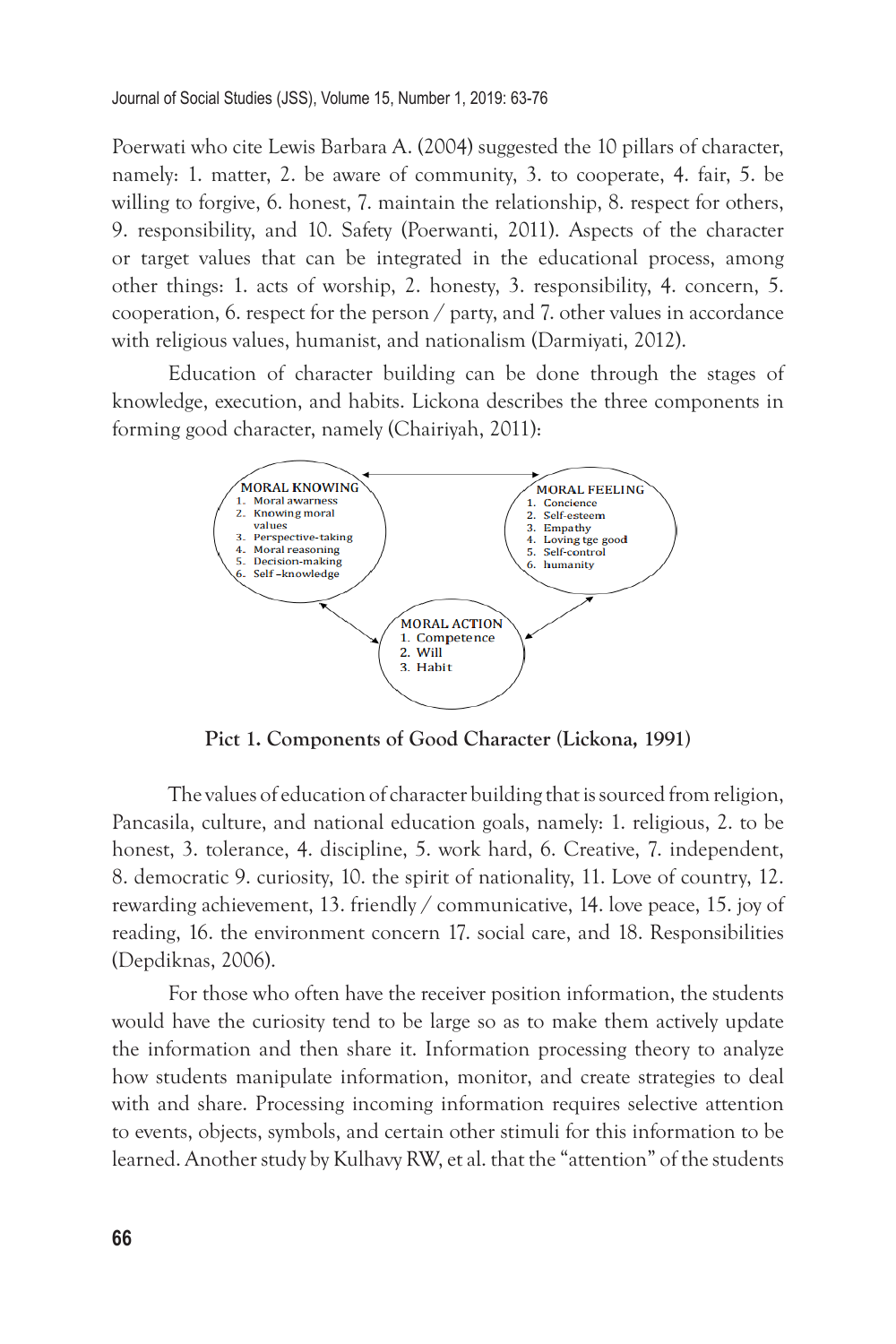Information checking as a form of character management in education (Zulfah Zulfah, Rizka Amalia Shofa)

could be described as "front-line manager" that are important in determining the information to be provided for further processing (Kulhavy, 1986).

#### **b. Disclosure of public information**

Based on the cybernetics, which is considered a theory permeating all scientific disciplines, the concept of information is spreading into many other disciplines. For example, cognitive psychology and science adopt it, and they understand the information as a psycho-physiological phenomenon and process under way in human consciousness. Information determined (informs) the knowing subject (Stodola, 2019). No wonder that experts grapple with definitions of information, and that their definitions are often very different from each other. It is often indicated in various knowledge contests, that it is difficult to explain especially the words we meet today and every day. This is because these words become so common to us that we are no longer even think about what it means. At the same time, to find out the meaning of our words absolute use is necessary and that is the first step to dispel many misunderstandings.

Now let's focus on choosing an interesting definition itself. We can divide it into three groups. The first group contains writers who understand information as something objective and not considering human subjects. The second group includes writers for whom human subjects an inherent part of the information process; information especially on the subject. The third group consists from writers who, while they do not deny the role of the human subject, but look at the information on part of the record of human knowledge through the sign system, both identify directly withthis note or by its meaning (Stodola, 2019).

Everyone has the right to communicate and obtain information to develop personal and social environment, and the right to seek, obtain, possess, store, process and convey information by using all available channels. As a commitment to human rights with the right to public information, Article 28 of the Constitution 45 F asserts (Kemkes, 2016). Everyone has the right to communicate and obtain information to develop personal and social environment, and the right to seek, obtain, possess, store, process and convey information by using all available channels.

In the setting at Article 2 of Law Public and set about the organization of public information (LBHM, 2016): Basically, public information is open and accessible to any user information, except for confidential information as provided by law, decency and common interests are based on examinations of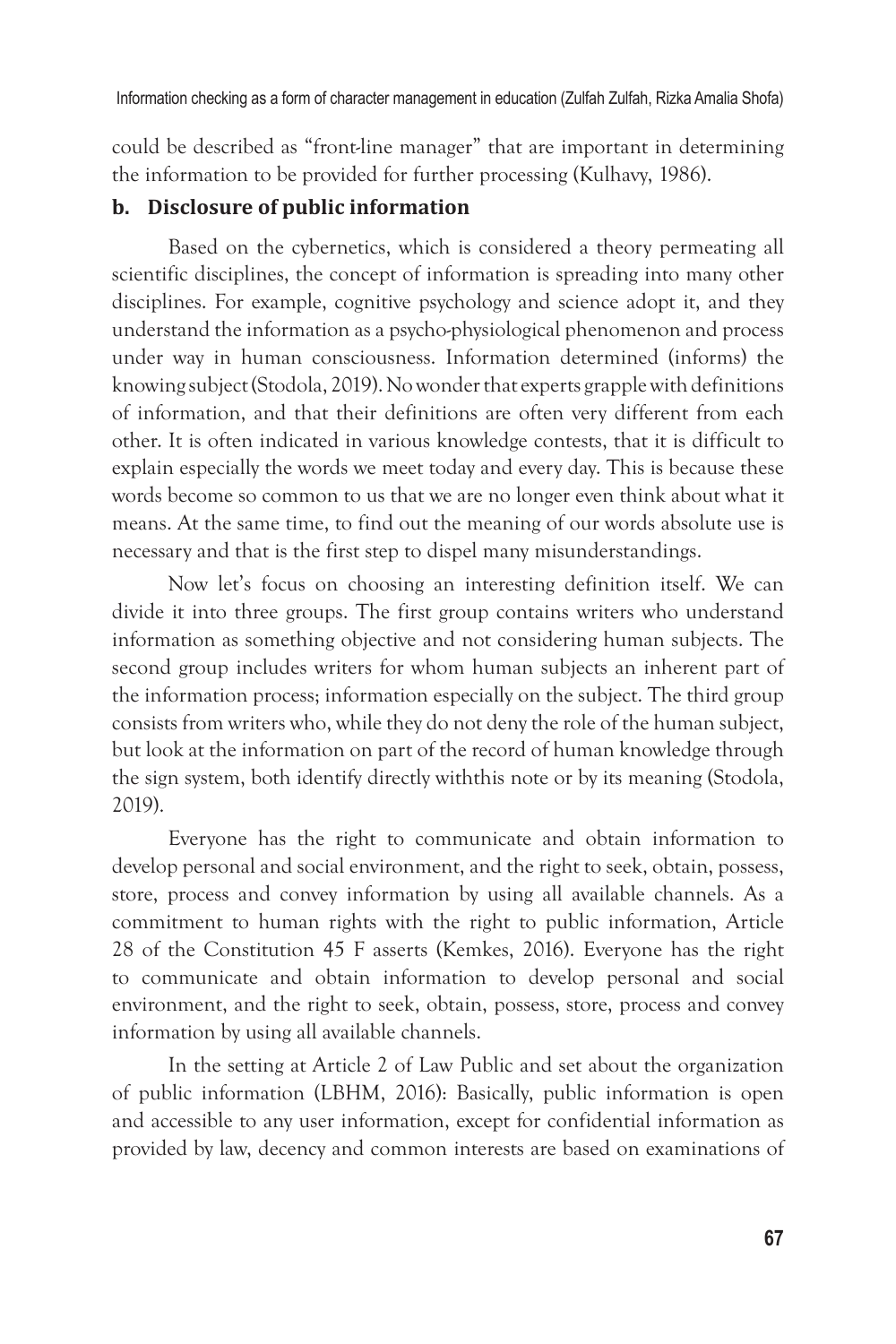the consequences if the information given to the public and after consideration by consideration to protect the larger interests.

Each public information should be obtained by each applicant's public information quickly, timely, low cost, and simple way. As is public information is based on Article 1 paragraph 2 Law on Public Information, the information generated, stored, managed, delivered and / or received by a public body relating to the conduct and administration of the state and / or organizers and the holding of public bodies more in accordance with this law, as well as other information that is also related to the public interest (LBHM, 2016).

Pursuant to article 1 paragraph 1 of Law Public Disclosure: is the information is information, statements, ideas, and signs containing the value, meaning and messages, data, facts, and explanations that can be seen, heard, and read the served in a variety of packaging and format in accordance with the development of information technology and electronic communications or non-electronic (LBHM, 2016). Under the provisions of Article 2 mentioned above, the nature of the information that must be provided and published is the Maximum Access Limited Exemption, namely the widest access to public information with the exception of strict and limited.

Under the terms of Article 17 of UU KIP is set a few exceptions the information, the information is exempt, among others (LBHM, 2016): 1. each public agency shall provide access to any applicant to obtain public information to get Public Information; 2. that can interfere with the protection of intellectual property rights and protection from unfair competition; 3. what could endanger state security and defense; 4. who can reveal the natural wealth of Indonesia; 5. what can be detrimental to national economic resilience; 6. what can be detrimental to the interests of foreign relations; 7. the authentic act can reveal the contents of a personal nature and one's will or the whim last; 8. what can reveal personal secrets; 9. memorandum or letters intra between public agencies or public bodies, which by their nature are confidential unless the decision of the Information Commission or the courts; 10. the information shall not be disclosed by law to be public information openness is an obligation of every public body which includes the executive, judicial, legislative, and other state officials who receive funds from the State Budget (APBN) or Budget Revenues and Expenditure (budget), and including also that nongovernmental organizations, whether incorporated or unincorporated, such as non-governmental organizations, associations, and other organizations that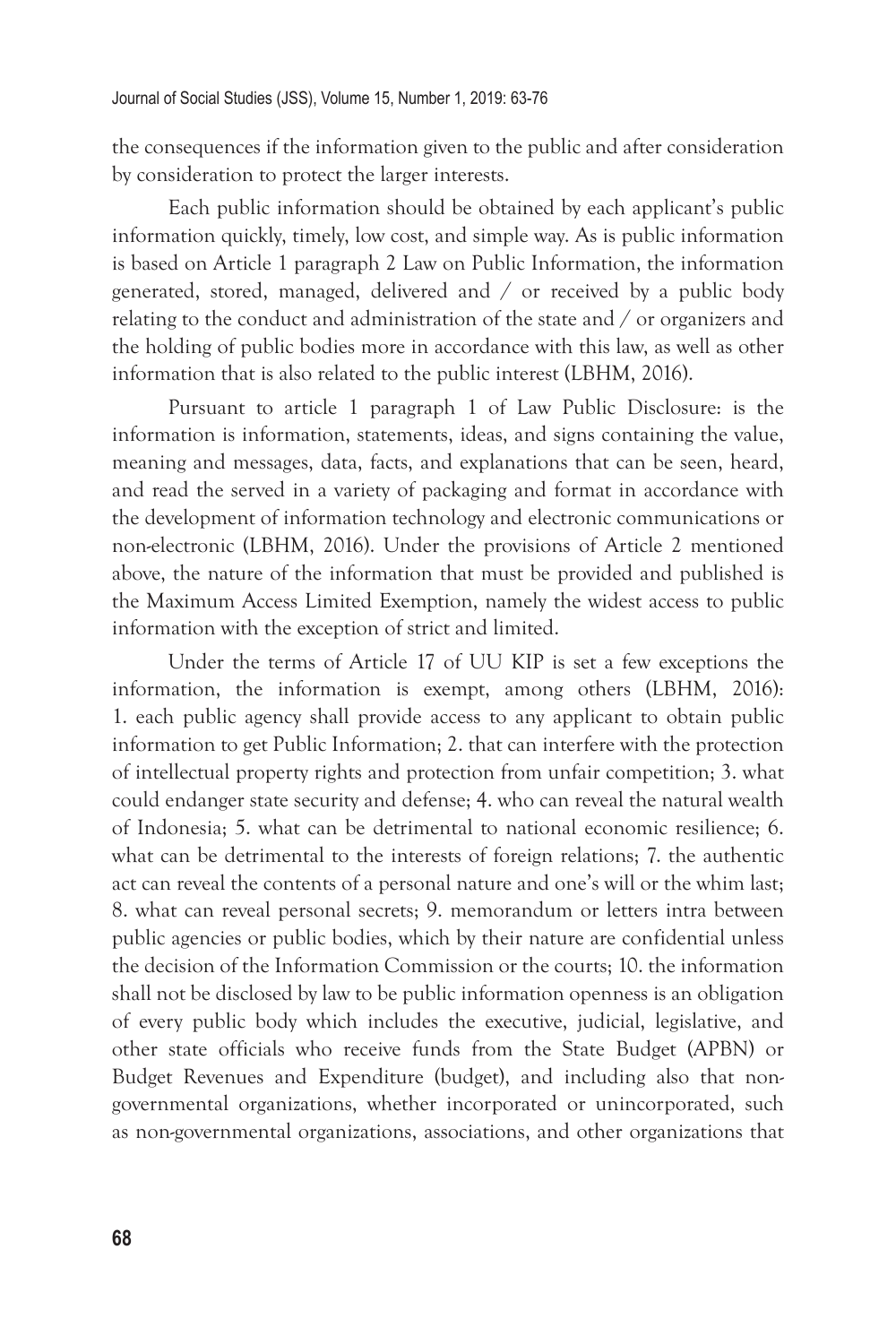manage or use the funds which partly or wholly sourced from the state budget or the budget, community contributions, and /or abroad.

#### **c. Social Media**

As we know social media is not a formal communication channel, so the issues raised still require formal notification through traditional means (such as written letters, face-to-face contact, and telephone conversations) before any action. One might argue that information shared through this channel is often unclear and, sometimes considered inaccurate. To avoid misinformation and misdirection, these organizations usually assess the credibility or authenticity of information through traditional means. However, it can be said that the involvement of social media gives a human element to conversations with the public. This helps public organizations not be seen as tone deaf or insensitive to public concerns and needs. social media space presents two challenges: (1) an excess of information that constantly requires organization and (2) a lack of quality assurance of content, which requires constant monitoring of the credibility of public organizations. These policies and strategies enable the handling of freedom to utilize social media under a controlled and measurable environment, where relevant and valuable ideas are shared about how to approach various organizational and community problems (Anthony, 2020). Igwe and Ononye (2020) stated the use of social media and its effects on knowledge sharing. The use of social media has a significant effect on sharing inside and outside knowledge.

Henry said that research shows that four out of 10 Indonesians are active in social media. Most people cannot live more than seven minutes without a cell phone. Internet access is an average of eight hours a day. Furthermore, as vital as internet access, specifically social media, this can be used by people as a means to an end, both positive and negative (Devega, 2017). Various posts on social media can make people provoked by cyberspace activities even though the voices are only Hoaxes, Hate Speech, Provocation and so on. So that people are asked to be careful in understanding the use of social media. Spreading bad things can be a digital trail for us.

Niken said that the need for a social media literacy process to all levels of society, both students and the general public, so that the social media we use is much healthier with positive content that brings benefits not only for ourselves but also for the community and more than that useful for the nation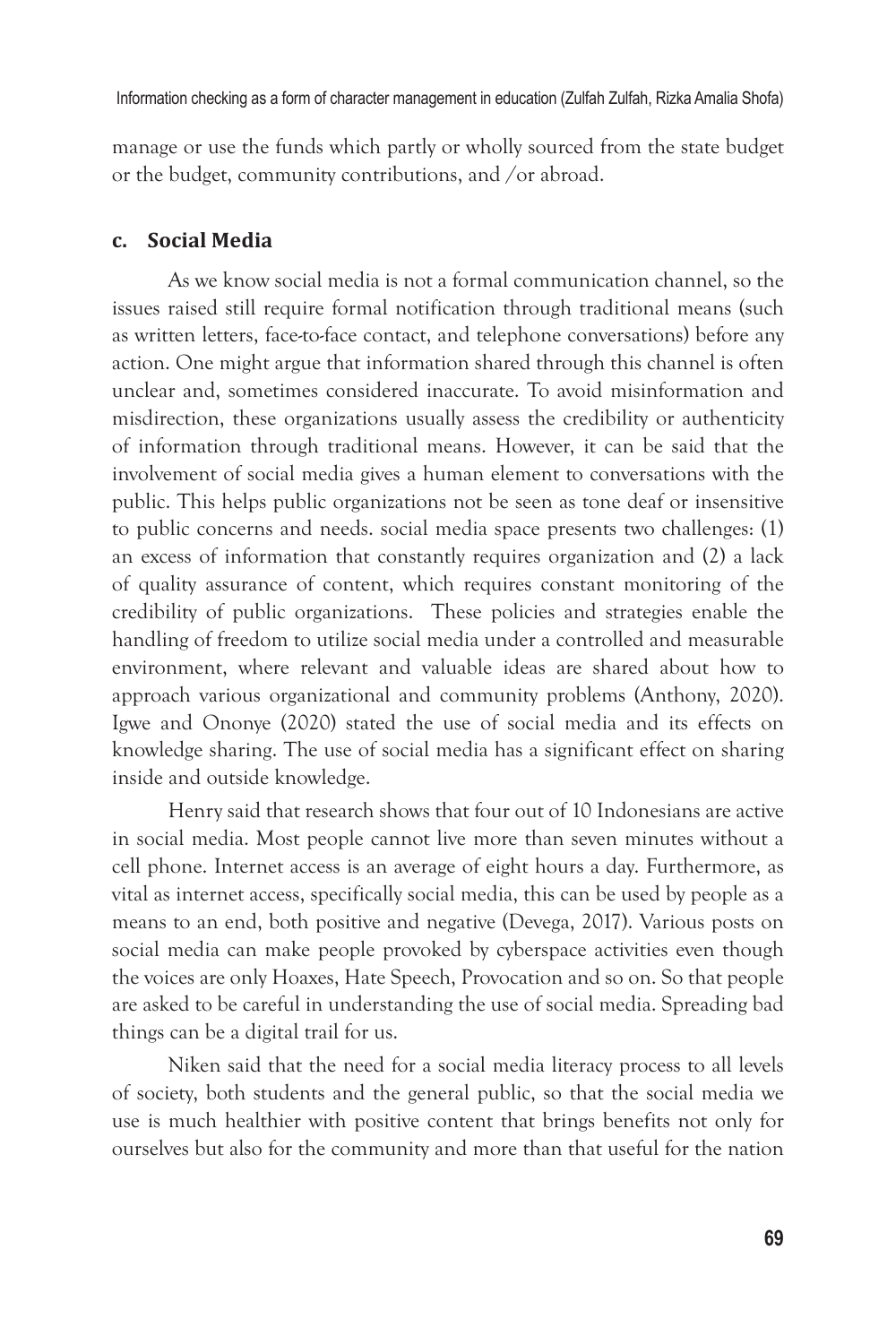and state.The internet is like a double-edged knife, because it allows people to communicate and interact quickly, but on the other hand social media also has a negative impact to spread hoax information, hate speech, distortion of facts, and provocation (Devega, 2017). Therefore, our society needs to be equipped with qualified literacy skills and educated to ward off information that is incorrect and may not be disseminated. The public needs to be equipped with a penchant for disseminating positive things. This we can instill in the character of our young generation.

The development of the media is so rapid, in fact it has facilitated communication in conveying information, so as to save time and money. Through community social media are given freedom of expression to issue opinions. However, the misuse of social media in spreading information also impacts the number of users entering the legal sphere as a result of spreading information on social media that does not use ethics. Kadiskominfo Gianyar conveyed how good we are always ethical in using social networks, and must be smart to take advantage of social media. interaction on social media is very broad. So once entered into social media the whole world will know participatively from the diverse participants and relatively free communication (Dina, 2017).

#### **Methods**

This research was conducted by survey method. The population in this study are all classes in nursing and pharmacy classes at Vocational Health School of Sadewa, Yogyakarta. The sampling technique used proportionate stratified random sampling to obtain samples of two classes include a class of nursing and a pharmaceutical. Technique of data retrieval is done by distributing questionnaires with the Likert scale to participants in the nurisng and pharmaceutical classes. Questionnaires for this survey previously validated by a communications lecturer at the Islamic University of Indonesia, in Yogyakarta. Items on the questionnaire are contained 15 questions covering 8 items curiosity of students to information and 7 items are their sense of responsibility to the information obtained. Using data Analysis is to highlight how great score on an item of curiosity and responsibility for the information. In addition, the calculation of the percentage of the overall score achieved with maximum ideal score.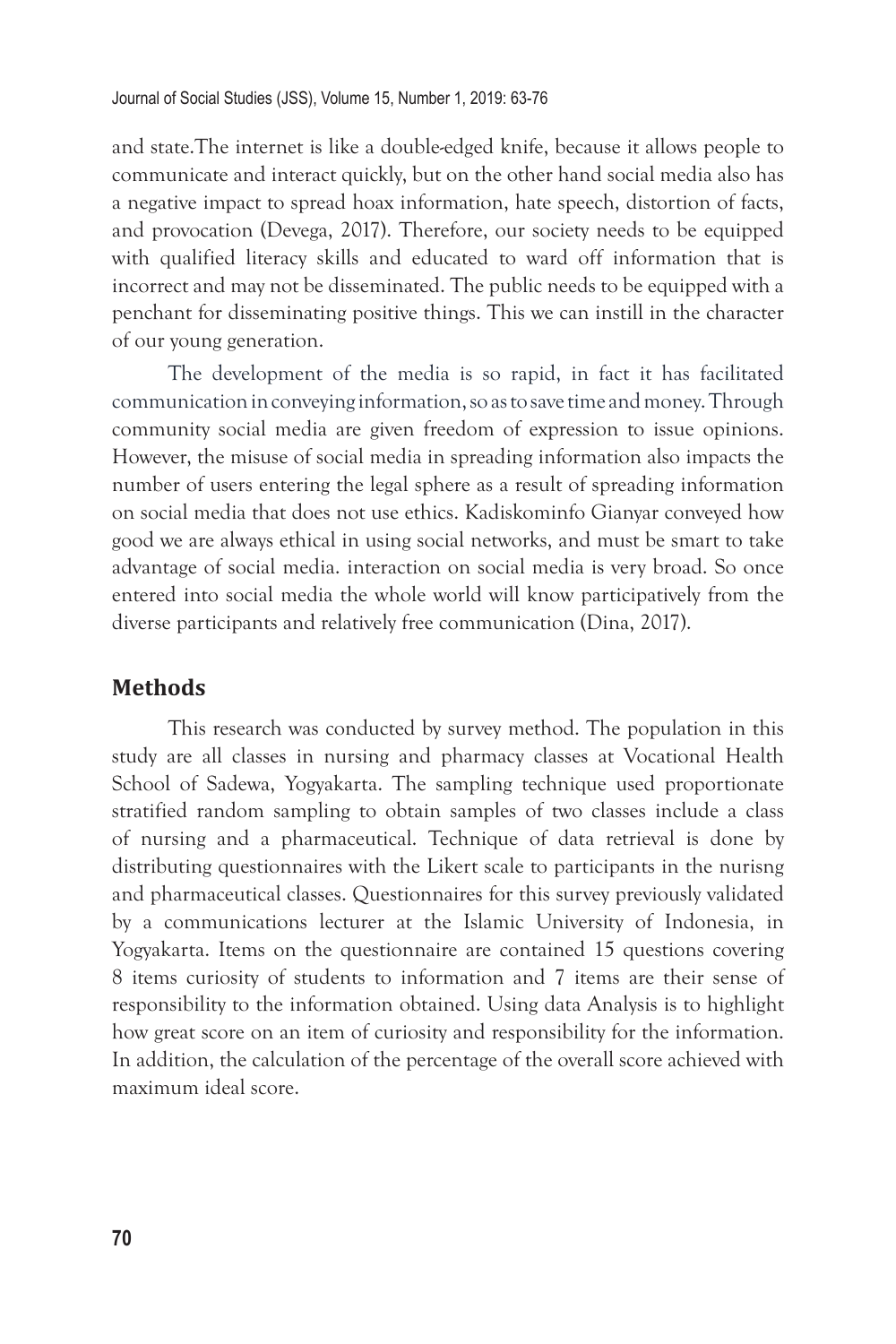Information checking as a form of character management in education (Zulfah Zulfah, Rizka Amalia Shofa)

# **Results and Discussion**

Research with information checking as a form of character management in education aims to determine the level of curiosity and responsibility of society in this case young people to information, so as to see how they manage the information obtained and disseminated. It is undeniable that social media gives the widest possible space to the public, users of social media can easily express their opinions. This needs to be monitored because the information circulating on social media can cause the mindset of readers to be affected so it needs to be verified.

In this study tracing how far the curiosity of students' pesetrta indicated by several questions such as how often students look for the latest information in daily life, whether they always follow the latest information circulating, whether to pay attention to the source of information, and the author before reading the information, whether the information received can add their insights, and whether they apply selectivity to the information received.

Whereas in the realm of the responsibilities of this study try to explore the extent to which students read in full the contents of the information, check the sources of information obtained, consider from various sources before sharing information, compare information you get with other information, present the discussion process before sharing, checking correctness of information obtained or confirm if it turns out the information obtained is wrong.

Curiosity and responsibility in the management of character education in the information circle can be grouped in several sections such as the table below:

| No | Curiosity                             | Responsibility    |
|----|---------------------------------------|-------------------|
|    | Enthusiastic looking for information  | Read holistically |
|    | Pay attention to the contents of      | Check source      |
|    | information                           |                   |
|    | Read information sources and authors  | Discussion        |
|    | Think about the impact of information | Check the truth   |
|    |                                       |                   |

**Table 1: Scope of curiosity and responsibility**

The power of information technology in this era of globalization enables the dissemination of information that is incredible. The dynamics of information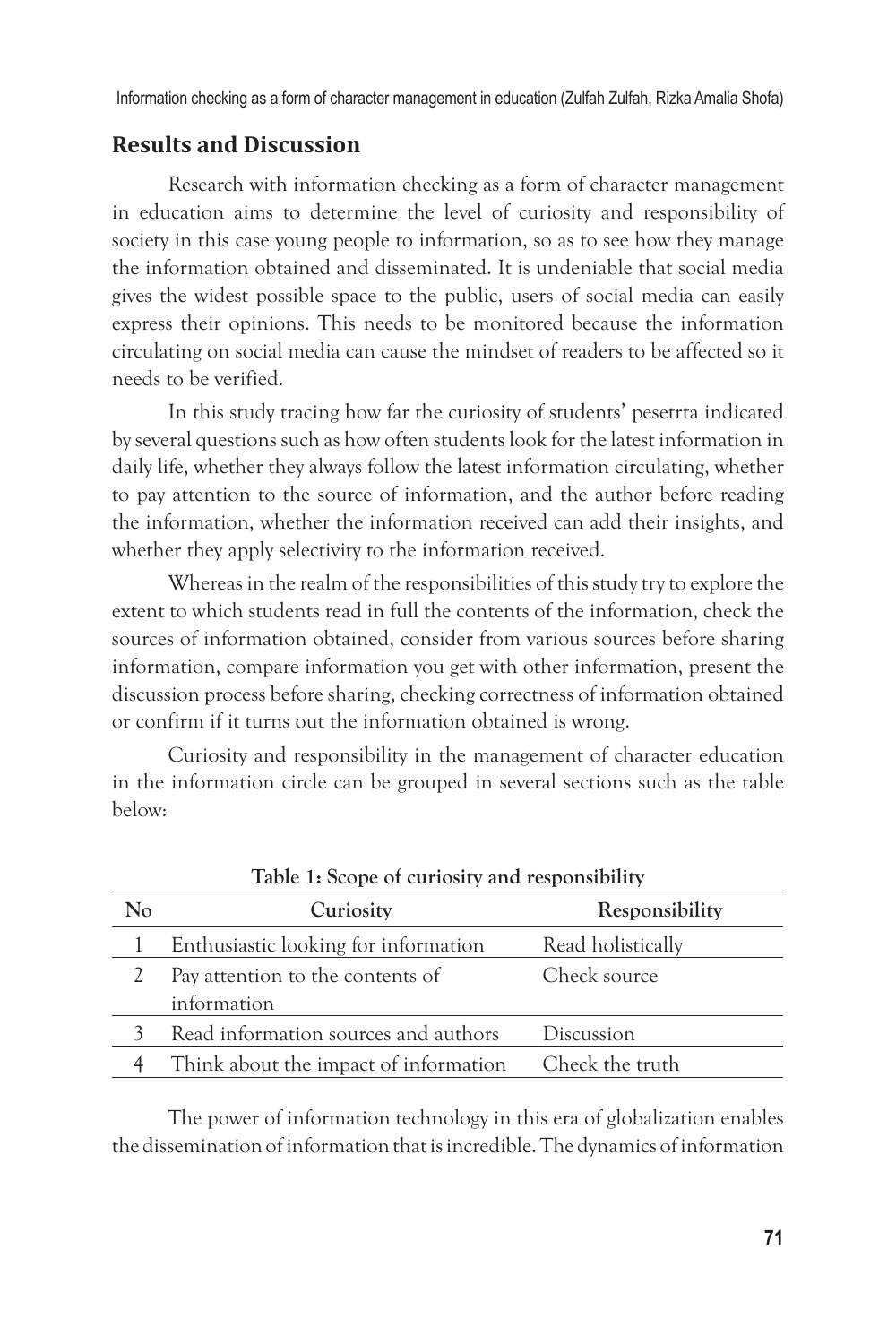dissemination is not rare to find many transgressors, as news spread of hoaxes in various media. Researchers try to look at the field by surveying the extent of students curiosity and responsibility on the information around them. Based on the obtained data sample surveyed scored as follows:



**Figure 1. Score achievement diagram of nursing class.**



**Figure 2. Score achievement diagram of pharmaceutical class.**

In the both tables show that there are a nursing class score is 134 from curiosity and 98 from responsibility, so that the overall score achieved in this class of 232. While for pharmaceutical class score is 148 from curiosity and 178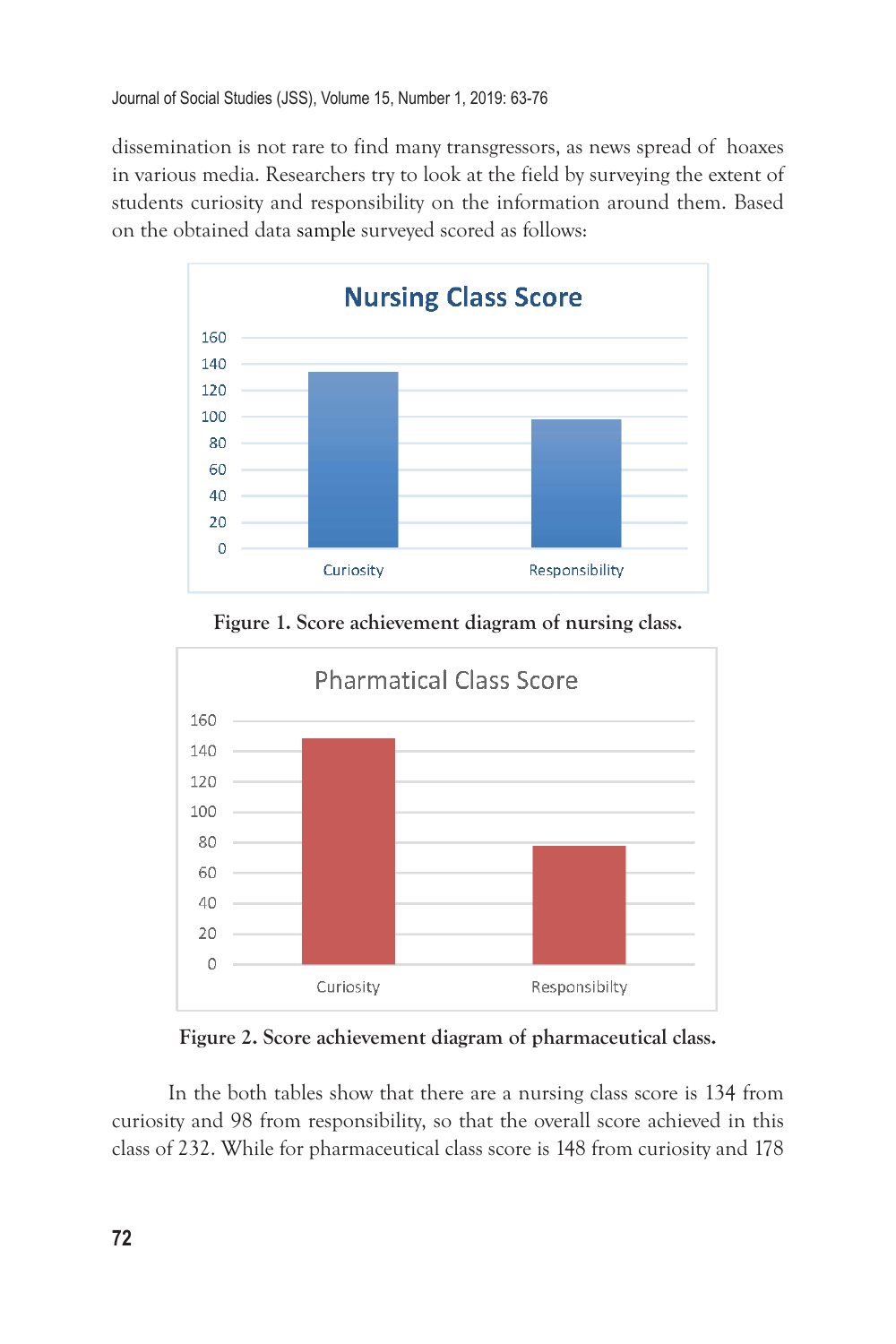from responsibility, so the score achieved overall at 226. Based on this data it is clear that the item of curiosity is greater than items responsibility for the information.If we look at the ideal maximum score of 15 items that exist in 23 students in the respective class obtained the maximum score of 345, making it ideal to use the maximum score can be seen the percentage of the total score of each class. Based on the data and calculations to be obtained percentage of nursing class is 65.5% and amounted to 67.25% from pharmaceutical class.

Values are still far from the ideal score is certainly a concern for us, especially who are in education to focus on character building education in the field of checking the information obtained so that culture for this information we cultivate for students as early as possible. Because after all, despite the freedom of access to information is a right, but at the same time we are bound by the rules and norms in our country, the sense of students responsibility so the news spread hoaxes do not flourish in this beloved country. Readiness of students to receive information early on with a correct and responsible manner must be instilled as valuable character education because the impact of information is the influence on mindset and mindset will certainly determine the life of a nation.

Checking information is very important for the management of our students' character, especially information obtained from social media. Social media includes a variety of technology applications that allow users to create, manage and share content, post comments and engage in discussions anywhere in the world in real time. It has many options and facilities on the same channel for users, such as sending text messages, sharing images, audio and video sharing, fast publishing, connecting with the rest of the world and with other social media applications. People use various social networking sites and are members of sites that he considers current trends and styles. Young adults especially students have embraced social media very quickly. Rafi et al. (2019) highlight the positive and negative aspects of social media on students' reading habits. The positive effect is the use of social media to increase socialization that facilitates students in their studies and they find information on social media that can be accessed and used. However, the negative aspect is that students are disturbed by the use of social media during their studies. The positive effect will be achieved if we instill of character information on students.

Information that is checked by the recipients is proof that they have implemented information literacy. Information checking literacy needs to be suggested for our educational curriculum. Stebbing et al. (2018) in their research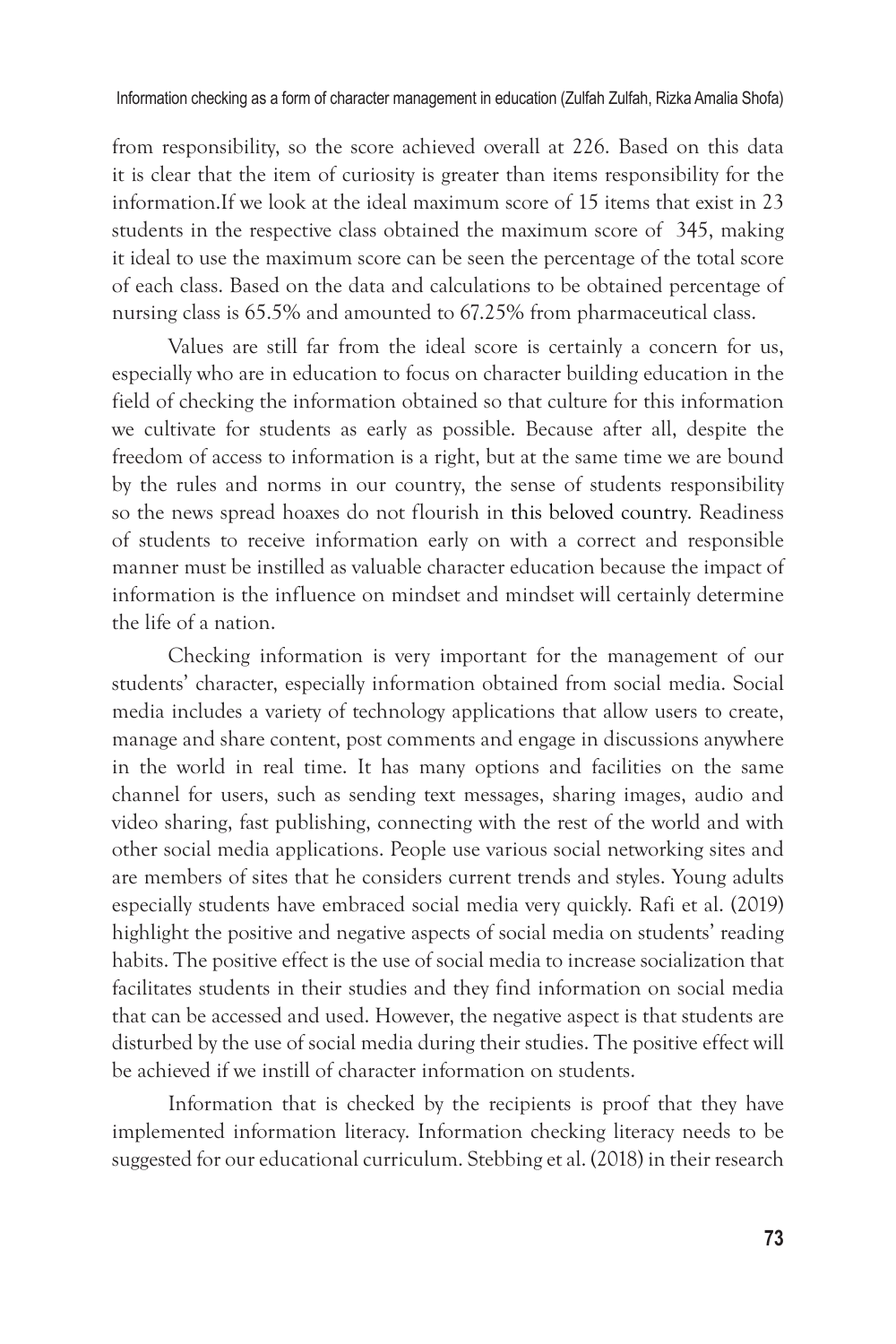stated that academics support a broader view of information literacy. Further work is needed to provide preparation for information literacy demands in the workplace including awareness of the role of informal networks in information exchange. An area that must be developed by the library team is ensuring our graduates have information literacy for work and life. At their institution, the publication of new educational and work strategies, provides opportunities in the curriculum for the development of a variety of information literacy skills related to academia, work and life.

# **Conclusion**

The numbers are in the middle level of the ideals to be achieved above still short of the expectations. This character would need special attention to education in particular. Provision of good literacy such a piece of checking information is necessary for forming the name of the young generation.

## **Acknowledgement**

Thank for Vocational Health School of Sadewa Yogyakarta as the place of this research and for Beasiswa Unggulan Kementerian Pendidikan dan Kebudayaan for a scholarship opportunity in our posgraduate program.

#### **REFERENCES**

- Anthony, F. (2020). Social media use and its effect on knowledge sharing: evidence from public organisations in delta state, nigeria*. Interdisciplinary Journal of Information, Knowledge, and Management*. 15. 25-27. https://doi. org/10.28945/4503
- Chairiyah. (2011). *Keefektifan metode membaca kritera untuk pendidikan karakter terintegrasi dalam pembelajaran IPS di Sekolah Dasar*. Yogyakarta: PPS UNY.
- Darmiyati, Z. (2012). *Panduan implementasi pendidikan karakter*. Yogyakarta: Universitas Negeri Yogyakarta.
- Devega, E. (2017, October 9). *Gunakan medsos untuk kebaikan*, https://kominfo. go.id/content/detail/10846/use-medsos-for-kebaik/0/sorotan\_media, Accessed 7 May 2020.
- Devega, E. (2017, October 11). *Literasi masyarakat kunci penggunaan media sosial sehat*, https://www.kominfo.go.id/content/detail/10880/literasi-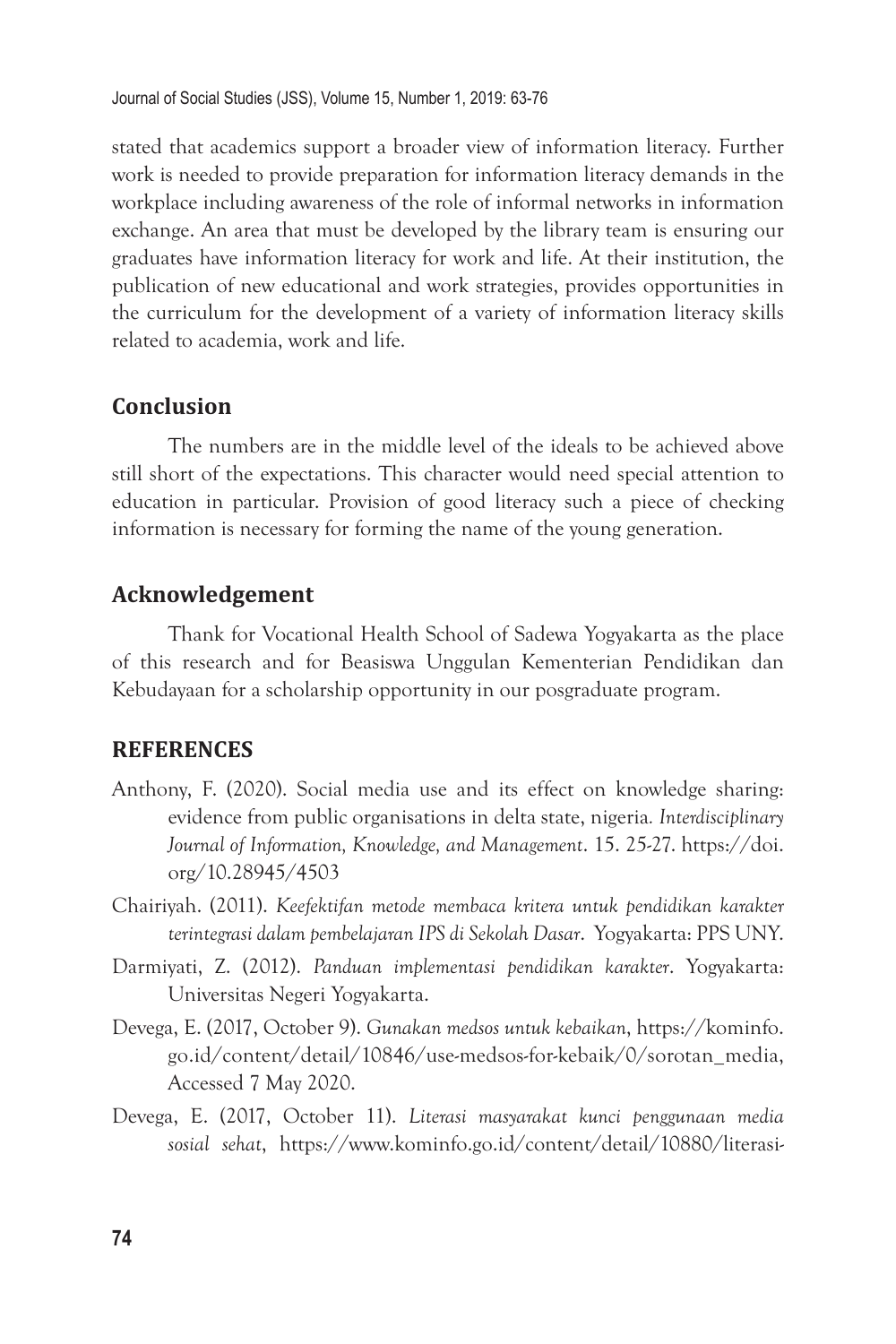Information checking as a form of character management in education (Zulfah Zulfah, Rizka Amalia Shofa)

masyarakat-kuncan-use-media-social-sehat/0/sorotan\_media, Accessed 7 May 2020.

- Dina, S. (2017, October 8). Cerdas memanfaatkan medsos. https://kominfo. go.id/content/detail/11832/cerdas-%20 utilized-medsos/0/sorotan\_ media, Accessed 7 May 2020.
- Gulo, D. (1982). *Kamus psikologi*. Bandung: Tonis.
- Igwe, A., & Ononye, U. H. (2020). Social media use and its effect on knowledge sharing: evidence from public organisations in Delta State, Nigeria. *Interdisciplinary Journal of Information, Knowledge, and Management*. 15. 25- 37. https://doi.org/10.28945/4503
- Kamisa. (1997). *Kamus lengkap bahasa Indonesia*. Surabaya: Kartika.
- Kemendiknas. (2010). *Pembinaan pendidikan karakter di Sekolah Menengah Pertama. Dir. Pembinaan SMP/A Ditjen Mandikdasmen Kemendiknas*.
- Kulhavy, R.W., Schwarts N.H., and Petersen, S. (1986) *Working memory: The encoding process. In* Andre, T., & Phye, G. (Eds). I*nstructional cognition.* New York: Academic Press.
- Noviandari, L. (2015). *Statistik pengguna internet dan media sosial terbaru 2015*, https://id.techinasia.com/talk/statistik-pengguna-internet-dan-mediasosial-terbaru-2015, Accessed 7 May 2020.
- Poerwanti, E. (2011). *Pengembangan insrtrumen Asesmen pendidikan karakter di taman kanak-kanak*. PPS UNY.
- Pusat Kurikulum Depdiknas. (2016). *Struktur dan muatan kurikulum*. Depdiknas.
- Putri, R. (2017). *Penyebaran berita bohong dan pilkada serentak 2017*," http:// www.rappler.com/indonesia/opini/153532-penyebaran-berita-bohongpilkada-2017, Accessed 7 May 2020.
- Rafi, M., Asim, A., Khan, M.T., Arif, M. (2019). The effects of social media on reading habits. *Pakistan Journal of Information Management & Libraries*. 21. 46-65.
- Stebbing, D., Shelley, J., Warnes, M. and McMaster, C. (2018). What academics really think about information literacy. *Journal of Information Literacy*. 13(1). 21–44. http://dx.doi.org/10.11645/13.1.2338
- Stodola, J.T. (2019). The scope of the concept of information and the future of information science. *Journal of Information and Organizational Sciences*. 43 (1). 73-98. https://doi.org/10.31341/jios.43.1.5
- *Undang-Undang Dasar Republik Indonesia 1945*, www.itjen.kemkes.go.id/